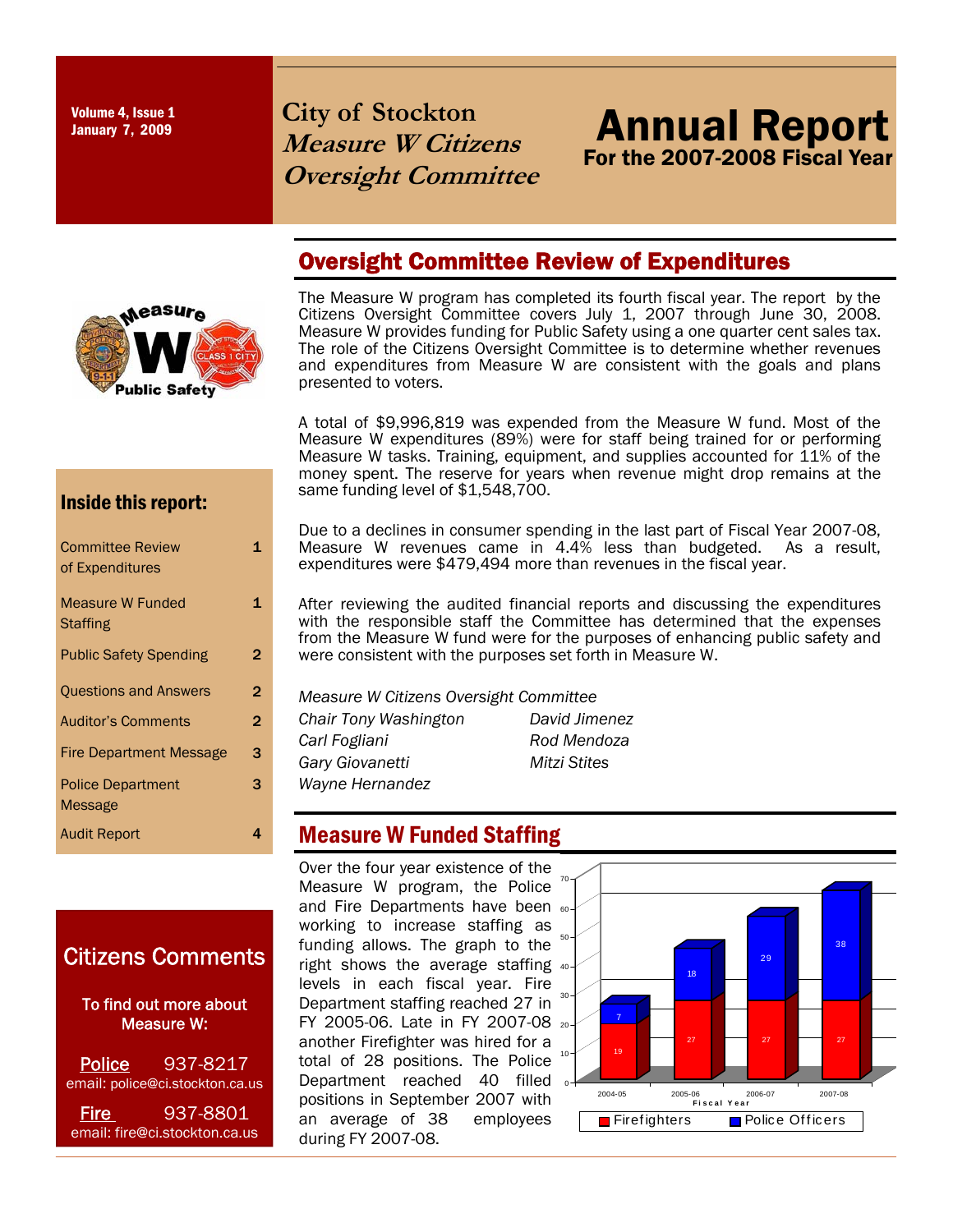#### City of Stockton **Page 2**



#### Public Safety Spending

Investment in Police and Fire protection continues to grow. Taxes received from Measure W have added to what the City was able to devote from its existing taxes and fees. The Measure W funding has not been used to offset what the City has been spending on public safety.

Measure W spending went up \$784,187 over Fiscal Year 2006-07. Declining revenues at year end and an increase in expenditures resulted in a shrinking fund balance of \$2,323,870 (or \$480,000 less than the prior year).

#### Auditor's Comments

The Independent Auditor Report on Internal Control over Financial Reporting and on Compliance and Other Matters section of the auditor's report reached two conclusions: "We note no matters involving the internal controls over financial reporting and its operations that we consider to be material weaknesses." And, "The results of our tests disclosed no instances of non-compliance or other matters that are required to be reported under Government Auditing Standards." See detailed audit financial summary on page 4.

#### Questions and Answers About Measure W

- Q: What is Measure W?
- A: Measure W is a City ordinance passed by voters in November 2004 that added 1/4 cent to sales tax and dedicated the money received for public safety.
- Q: How much money does the extra 1/4 cent sales tax bring in?
- A: During the last fiscal year, the sales tax approved by Measure W brought in \$9,248,613.
- Q: Is the City using the money in the way that Measure W intended?
- A: Yes. The money is supposed to be used for Police and Fire services and it has been since the Measure was adopted by voters.
- Q: How can voters know that the money is being used as intended?
- A: An annual audit is performed on Measure W revenues and expenditures. The audit report along with detailed expense reports from the City are reviewed by the Measure W Citizens Oversight Committee.
- Q: What kinds of things is the money from Measure W used for?
- A: The staffing for a fire station in Northeast Stockton; 39 added Police Officers for patrol; and staffing for an added Fire rescue truck for North Stockton.

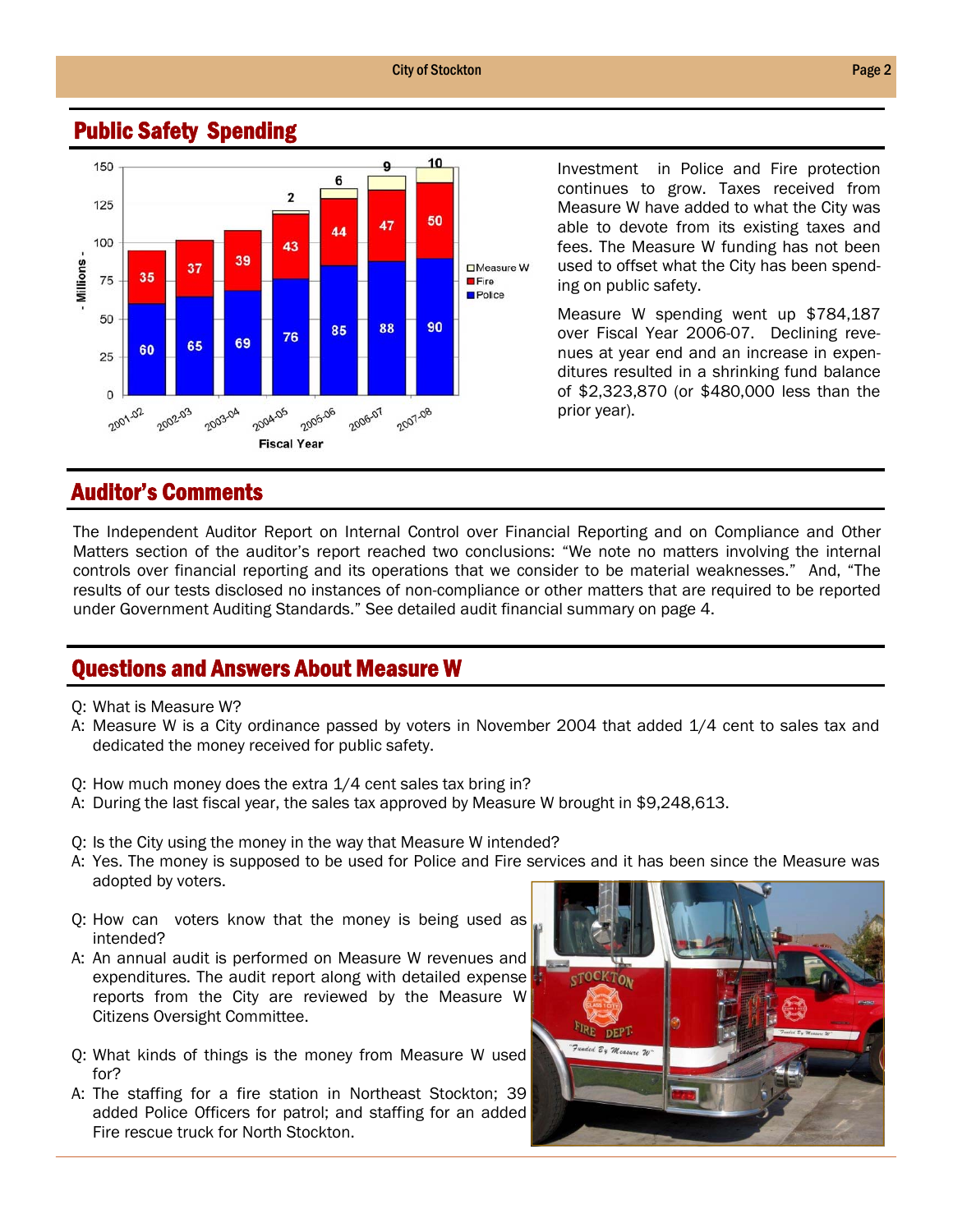#### Fire Department Message

In June, the Stockton Fire Department was challenged with combating the largest single fire the City has ever experienced. The fire started in some pine needles just off of Interstate 5, and the wind quickly lifted the flames into the trees. The fire ran through the trees until it reached the Sun Pointe Condominiums where two condominium structures lit up in flames. The winds continued to push the flames down the tree lines, and embers carried the fire to nearby residential homes. When all was said and done, over 40 occupancies were destroyed.

Fortunately, the Stockton Fire Department was able to stop this blaze before it moved on into a shopping center that was in its path. The fire department used all of its resources that day. There is NO question that the additional 26 line firefighters paid for by Measure W funds had a positive effect on combating the blaze. Without the resources paid for with Measure W funds the outcome may have been much different.

The other two positions funded with Measure W are in the Training Division. These positions are responsible for providing the following training to the firefighters:

- Safe driving practices and DMV Class-B drive test
- Tiller training
- Quarterly Reviews of safety concerns and accidents
- Accident Investigation
- Daily training at Recruit Academy (i.e. ladders, hose pulls, SFD drills)
- Fitness Programs Annual Fit Testing and Wellness Physicals



The additional line personnel allows for greater efficiency and effectiveness in responding to emergencies throughout the City. The two positions in the Training Department have a dramatic effect on safe driving practices and firefighter health and fitness. Measure W funds have had, and will have, a lasting positive effect on emergency response to the citizens of Stockton.

#### Police Department Message

As of September 2007, all 40 Measure W positions were filled. Measure W funds two Lieutenant positions. These Lieutenants are assigned as evening Watch Commanders, working from 5 p.m. to 3 a.m., to oversee and manage citywide Policing operations during the busiest times for Police calls for service. Measure W also funds two Sergeant positions. These Sergeants, assigned to the Field Services Bureau (Patrol), supervise the work of the many Patrol Officers working the various neighborhoods of North, Central, and South Stockton during the same early evening, late night, and early morning hours.

Measure W funds 36 Police Officer positions. These Officers work a variety of Patrol assignments throughout Stockton's six Community Policing Districts as follows:

| <b>District</b>   | Measure W Officers |
|-------------------|--------------------|
| <b>Bear Creek</b> |                    |
| Civic Center      |                    |
| Lakeview          | 4                  |
| Park              | 4                  |
| Seaport           | 7                  |
| Valley Oak        | 5                  |



There is also one Police Officer assigned to the Investigations Division and one Police Officer assigned to the Traffic Section.

Some of the Measure W funded Police Officers also participate in certain special assignment teams such as the Kentfield Action Team, Special Weapons and Tactics (SWAT), Mobile Field Force, Equestrian, Canine, and Field Training Officer programs. Others serve as Community Policing Officers assigned to certain high crime and blighted "hot spots" within their Policing Districts for the purpose of engaging the community in problem solving and enhanced crime prevention efforts.

Police presence throughout Stockton is greatly enhanced by Measure W funding. As a result of the availability of additional Police Officers assigned to neighborhood team policing efforts, overall crime has been reduced over the past three years. Measure W continues to help provide a safer community for all.